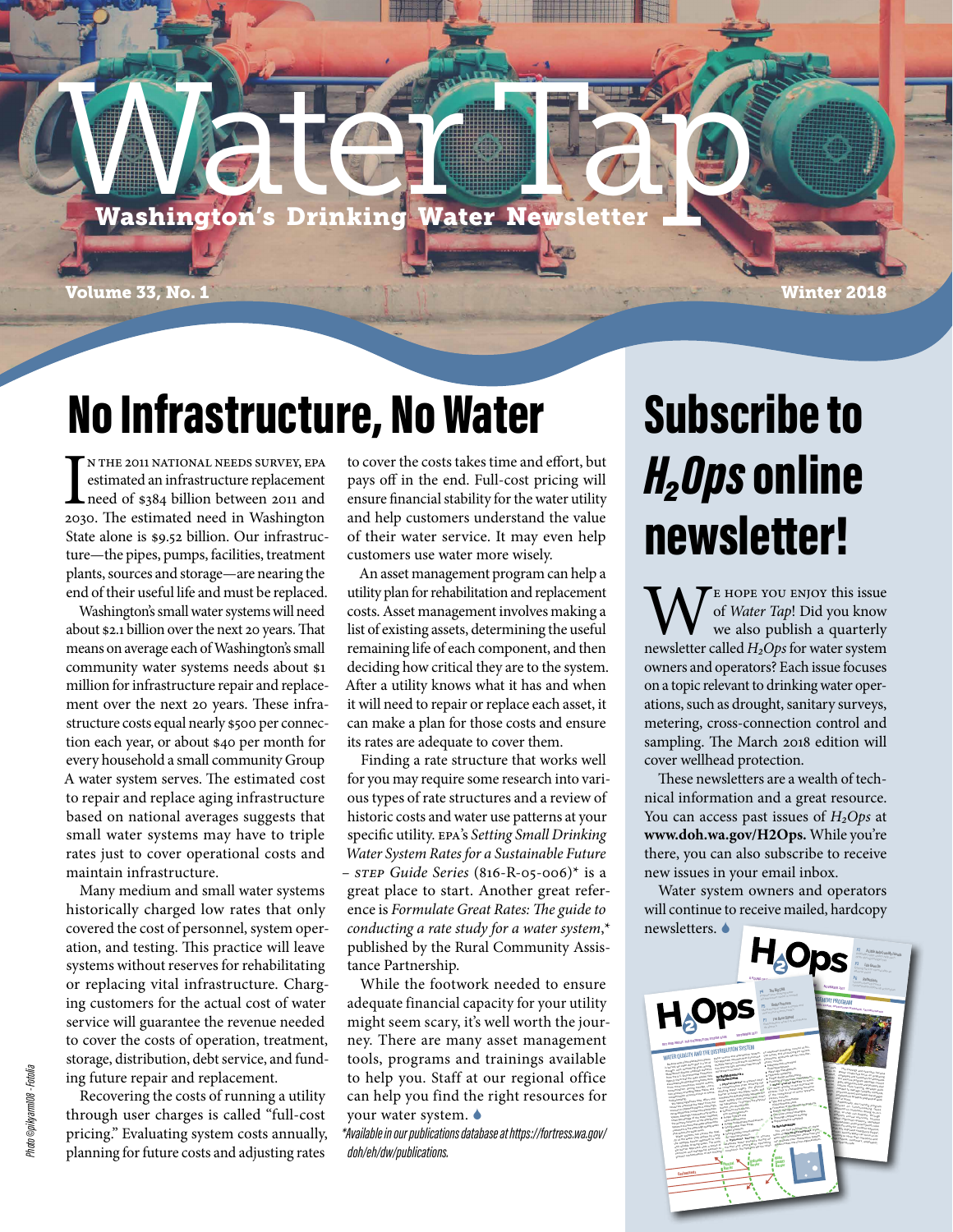# The Value of Water Campaign

WE WANT TO HELP make your<br>essential to all areas of their lives<br>by building on the Value of Water campaign. customers aware that water is essential to all areas of their lives by building on the Value of Water campaign. We are also looking for partners interested in helping us spread the message.

Last year's campaign featured billboards, bus ads, and bill stuffers highlighting the need to invest in water system infrastructure. This year we will expand that effort by using marketing tools such as radio or TV ads, social media campaigns, school outreach, and others.

This campaign serves a tremendous need. We recently surveyed water systems about their outreach needs. The results show the biggest struggle is educating customers about what's involved in providing safe and reliable drinking water. In our survey, Dan

Welty, field operations manager for Seven Lakes Water Association, said this:

*The community doesn't understand the cost of infrastructure, pumping, maintenance, labor, training, and many other expenses. Many people don't have a clue as to the costs of getting clean water to their home or business. Until recently, we hadn't raised rates in a long time, so many of our customers think we unjustifiably raised their rates. In actuality, we have been operating on a shoestring budget without the tools, equipment, and staffing that I believe is essential to the proper operation of any water system.* 

*I also believe that in the long run, the customers will benefit greatly by investing in water system maintenance and upgrades along with replacing aging infrastructure and adding new infrastructure as needed.* 

*Without water, there is nothing.*

As long as the water comes out of the faucet, most people don't think about where their water comes from or how it gets to their homes. Only when an emergency occurs, such as a water main break, power outage, pump failure, or other interruptive event, do customers realize the enormous effort it takes to keep the water flowing.

The Value of Water campaign is an opportunity for you to help your customers understand the work that goes into their drinking water. Your participation could be as simple as sharing our social media messages (*see article on page 4*) or the resources at **www.doh.wa.gov/ODWMarketing.**

If you're interested in doing more, please contact Outreach Coordinator Elizabeth Hyde at elizabeth.hyde@doh.wa.gov. ♦

# Consolidation Benefits Shelton, WSP Academy

**The Washington State Patrol Academy**<br>near Shelton recently completed a<br>years-long goal to consolidate its<br>water system with the City of Shelton's. **near Shelton recently completed a years-long goal to consolidate its water system with the City of Shelton's.**

**The State Patrol paid for a water main extension, but ran into pressure problems at the academy. To fix the issue, a 400,000-gallon water storage tank was built and a new pres-** **sure zone created using a \$4.5 million loan from the Drinking Water State Revolving Fund.**

**Another issue arose while the water storage tank project was in the works—the WSP Academy's water system had elevated lead and copper levels. Since the problem would be fixed by connecting to Shelton water, the Office of Drinking Water issued a waiver**  **until the project was finished.**

**Consolidation with the city allowed WSP to inactivate its troubled system. In addition, the city is eligible for up to 50 percent loan forgiveness. The extended water main was built to handle future connections along the route, including a number of small public systems and private wells.**

#### Investment Goes Hand-in-hand with Trust

ASK ALMOST ANYONE in our industry<br>and they'll say the biggest challenge<br>our aging drinking water infrastructure. sk almost anyone in our industry and they'll say the biggest challenge we face is renewing and replacing Years of neglect and deferred maintenance have left many systems with a seemingly insurmountable backlog of projects and no reserves to pay for them.

If we are to succeed in building a sustainable effort to renew our infrastructure, we must also rebuild the public's trust in the safety of our tap water. A 2016 poll showed that just less than half of Americans were very confident about the safety of their drinking water. Only about a third of those polled said they drink water straight from the tap versus choosing bottled or filtered tap water. Not surprisingly, poll results showed that distrust of tap water was more common among poor and minority communities,

where our infrastructure investment needs are often most acute. As a result, communities that can least afford it are more likely to turn to bottled water despite its drastically higher cost and environmental impact—and they are more likely to miss out on the health benefits associated with fluoridation.

The events in Flint, Michigan, together with a steady stream of reports from nongovernmental advocacy groups and the media on the occurrence of lead and emerging contaminants in our drinking water have shaken the public's confidence.

We have the public's attention. Now it's up to all of us to do the hard work of rebuilding trust. We must do better to educate the public about what we do every day to keep our water safe. We need to help our customers understand the linkage between infrastructure and the safety of our water

on a local scale and why their utility's drinking water projects should matter to them.

We also need to help our customers put the tangle of information on health risks they get



*ODW Director Garin Schrieve*

from social media and the internet into context, so they can make informed choices about protecting their health. And we must not let increasing skepticism about government translate to reduced confidence in the safety of our public water systems.

Safe water runs on sustainable infrastructure. Sustainable infrastructure depends on the public's belief in the safety of our tap water. We can't have one without the other.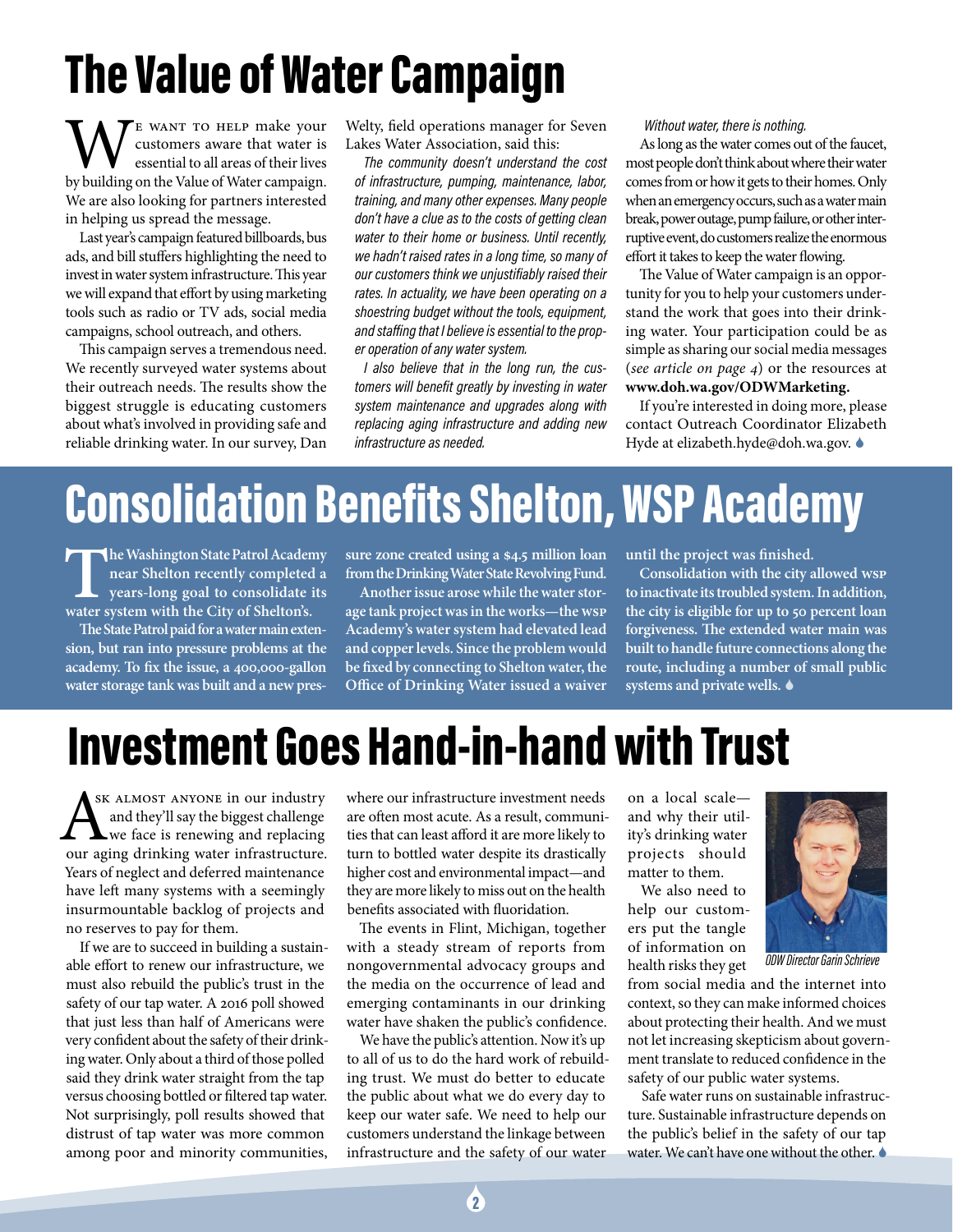#### Waterworks Renewals Now Online

FOR THE FIRST TIME, our water-<br>works operators or their employers<br>can renew certifications online. The<br>payment process is quick and easy. More works operators or their employers can renew certifications online. The payment process is quick and easy. More than 50 percent of eligible certified operators completed online renewal in November, when it became available.

It's not too late to submit online payments for 2017 renewals. Just go to **www.wacertservices.org/WaterRenewal,** login to the secure site, select "Proceed to Payment," and follow the prompts.

Almost 300 operators still haven't submitted a valid email address. Operators with valid email addresses received a renewal notification with a direct link to the online renewal page. Operators without an email address received notification by mail this year, but may not receive any notification in the future. To

ensure that you receive important certification information in the future, send your updated email address to dwopcert@doh.wa.gov.

**Is a renewal notice required in order to pay?** No. You will no longer receive a paper first renewal notice. After November 1 each year, eligible operators or their employers can login with just a last name and a certification number to pay. Operators can use the link in the emailed reminder.

**What is the deadline to pay?** The deadline to avoid a late fee was January 22, 2018. Operators who didn't pay the \$42 renewal fee by then incurred a \$35 late fee. If an operator's renewal fee isn't paid by the final February 28, 2018, deadline, certification is inactivated.

**How do I get a receipt?** The bank payment site provides two receipt options. You can print a paper receipt and the site will email a receipt.

**When will I get my validation card?** Washington Certification Services will mail validation cards for 2018 after the renewal payment processes, usually within 10 business days. Waterworks validation cards issued for 2017 do not expire until March 1, 2018.

**What contact information should I enter on the payment screen?** Enter the contact information for the person or company paying the fee. If an employer is paying the fee, enter the contact information for the company making the payment, not the operator. If an operator is paying with a personal credit card, then enter the operator's contact information.

Washington Certification Services administers the online renewal program for Department of Health. Visit **www.wacertservices.org** or call 253-288-3357 if you have questions.

## 3 Washington Projects Win EPAWATERS Awards

the district consolidated the East

ment Club. Built in 1945, the improvement club's system serves about 300 residents. The loan funded upgrades to consolidate the system with the Liberty Lake Sewer and Water District, including upgrading an existing

THE U.S. ENVIRONMENTAL PROTECTION AGENCY (EPA) Region 10 recently named 11 winners of its annual WATERS Awards, including three Washington projects. Funding for each project came from the Drinking Water State Revolving Fund (DWSRF). Since 1997, Washington's DWSRF provided more than \$871 million in loans to water systems to make improvements.

Side Liberty Lake Improve-Nominated projects must be: Well-planned Address affordability issues Transferable to other communities Provide water or energy efficiency Add resiliency and/or sustainability

intertie, replacing old and undersized distribution lines, and abandoning two wells.

In addition, the project included 50 percent principal forgiveness, bringing base water

rates down by nearly two-thirds.

**Seattle Public Utilities:** Using \$18 million in DWSRF loans, Seattle Public Utilities built a new floating pump station in the Chester Morse Lake reservoir on the Cedar River. The pump station lets the utility pump water and deliver 240 million gallons



*BiJay Adams (left), general manager of Liberty Lake Sewer and Water District; and Lucy Edmondson, Washington Operations Office director at EPA Region 10.* 

a day to its 1.4 million customers, regardless of seasonal water level variations. The project improves SPU's resiliency during drought and maintains instream flows for fisheries in the Cedar River.

**City of Port Townsend:** Receiving its water from the Big and Little Quilcene rivers via 30 miles of transmission line, the utility struggled to meet requirements that would enable it to avoid filtration under the Surface Water Treatment Rule. New federal regulations required the utility to install either UV disinfection or filtration. Receiving more than \$8 million in DWSRF loans for treatment plant upgrades, the city designed and built a membrane treatment plant capable of producing 3 million gallons a day.

**Liberty Lake Sewer and Water District:** Using a \$905,465 DWSRF loan,



*City of Seattle's new pump station barge on Chester Morse Lake, made possible with DWSRF loans.*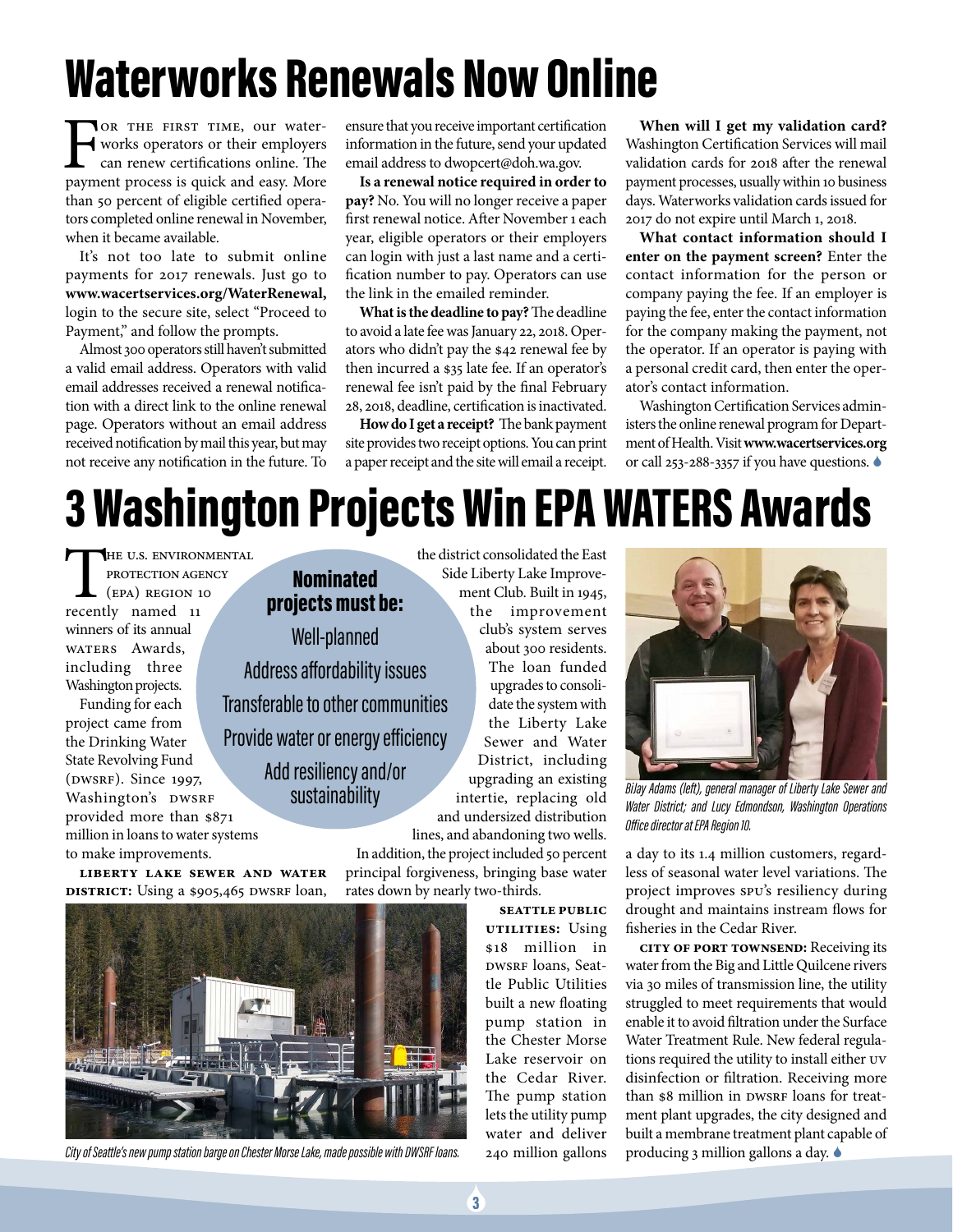

## Be Social with Us!

Follow us on Twitter at @WADeptHealth or like us on Facebook at Washington State Department of Health! Please search for #WAH20 and share our posts! For quick access to our tweets and Facebook messages, visit **www.doh.wa.gov** and scroll down to the social media section.

In our posts, we're creating awareness about the need for infrastructure investment and the many little-known ways that water touches our lives. Some posts feature our DWSRF Program and ways it helps water systems maintain, repair, update, and consolidate their infrastructure.

Got ideas for social media? Send us your suggestions at dwinfo@doh.wa.gov.  $\bullet$ 

We're looking for water systems and operators that do an outstanding job providing safe and reliable drinking water to their customers. Send your nominations to us by February 16. For information, visit our Drinking Water Week webpage at **doh.wa.gov/DWWeek.**

#### Resilient Washington Report Examines Emergency Preparedness

Governor Jay Inslee convened the Resilient Washington Subcabinet in 2016, and directed it to assess the state's resiliency to natural disasters and increase preparedness (**Directive 16-19**). The directive asked the subcabinet to:

- 6 Identify data and information gaps that hinder preparedness and response plans.
- 6 Identify data and information to help guide a strategic public education campaign centered on personal preparedness.
- 6 Develop potential actions that can be coordinated across state agencies, local jurisdictions and federal partners to reduce risk and improve response in the event of an earthquake or tsunami.
- 6 Identify, prioritize and estimate costs for state actions that will improve public safety and earthquake preparedness and response.

The subcabinet's final report, released in August 2017, found that while there's been a lot of work on earthquake and tsunami resiliency, there is much more to do. The report named nine recommendations, three directives, and a number of requests to the legislature.

One recommendation is directed to drinking water operators: Require that utility providers (domestic water supply, wastewater, electricity, natural gas, petroleum, and information and communication technology) identify the vulnerabilities in their systems and mitigate the deficiencies. The recommendation included four actions to take place within the next five years:

- 6 Create a public information campaign tailored for a catastrophic event. The campaign should cover topics such as making water safe to drink and how to dispose of human waste safely.
- 6 Outline agency emergency powers and those in the governor's state of emergency proclamation, and recommend possible policy changes to clarify any gaps.
- 6 Conduct a jurisdictional/regulatory gap assessment between multiple agencies.

6 Update the Infrastructure Systems Target Capability Assessment in the State Preparedness Report. The update should include a strategy to coordinate the "lifeline sector" (energy, transportation, communication, water/wastewater).

To carry out the recommendation, we are updating the 2010 Water Sector Specific Plan, which provides a framework for responding to catastrophic events. In 2018, we also will roll out a training plan for water system operators and managers to communicate to customers during an emergency.

In addition, we will reestablish the Water Sector Security Council, which will evaluate the survivability of Washington's water systems and develop a decision matrix. The council will include perspectives from both larger and smaller water systems.

Water system operators and managers can find a wealth of information in Emergency Publications for Water Systems at **www.doh.wa.gov/ODWEmergPubs.**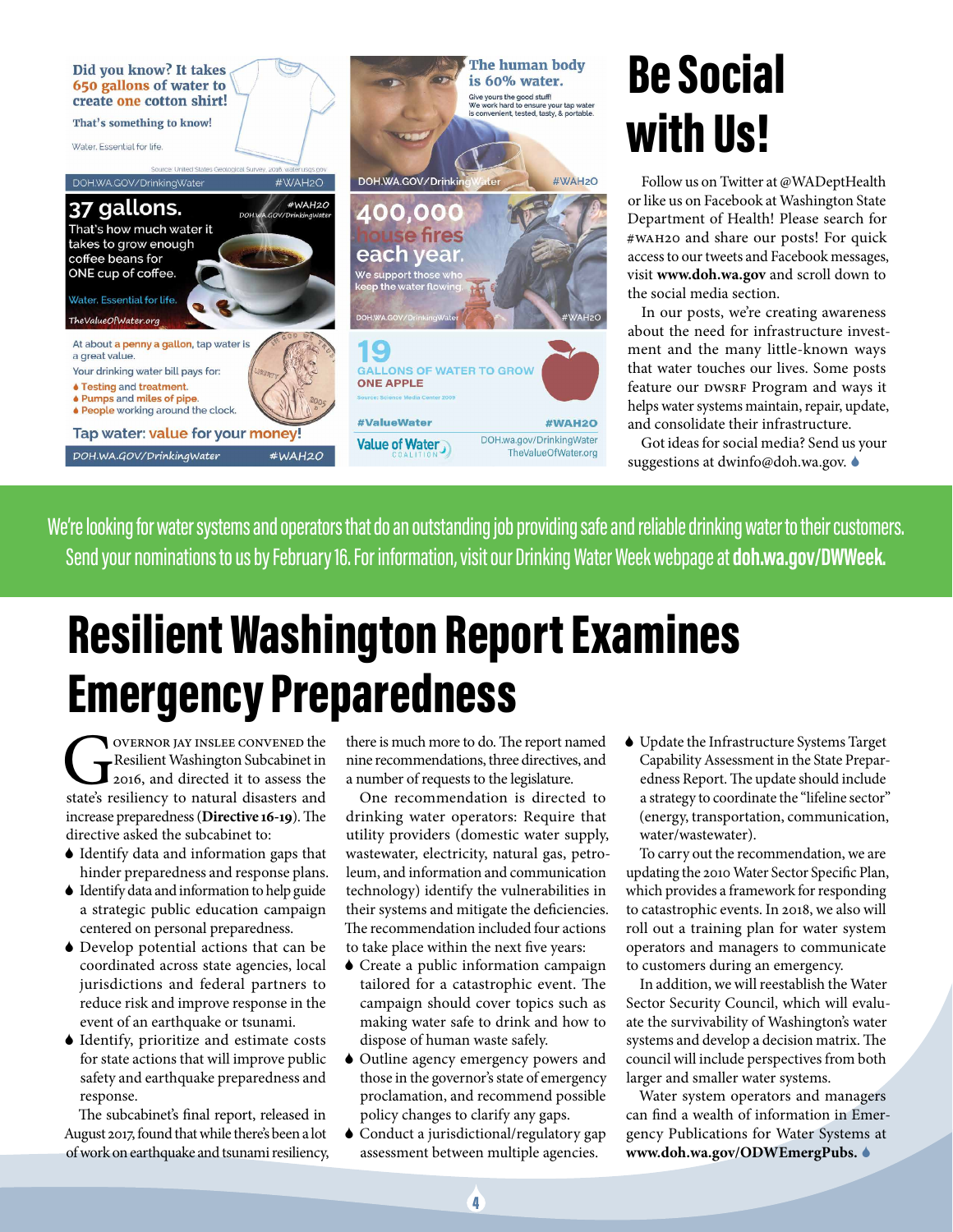## ODW to provide funding for PFAS sampling

Ill use set-aside funding to<br>
pay for per- and polyfluoralkyl (PFAS)<br>
sampling for some Group A community<br>
and nontransient noncommunity **n 2018, we'll use set-aside funding to pay for per- and polyfluoralkyl (PFAS) sampling for some Group A commuwater systems. Funding will cover about 500 samples total. We'll be contacting water systems with sources near PFAS spill sites and firefighting foam locations. Participation in this project is voluntary.**

**We're currently working on policy and communications for this sampling program. We'll share more information soon, including details on public** 

**health benefits, what to do if PFAS is detected, potential water system obligations, and more.**

**There is no national drinking water standard for this unregulated contaminant. However, EPA established lifetime health advisories for two PFAS compounds, PFOA and PFOS, at 70 parts per trillion (ppt). Individual states are beginning to adopt their own advisory or regulatory standards. For example, the State of New Jersey decided to set its own drinking water maximum contaminant level for** 

**PFOA at 14 ppt, expected to go into effect in about a year.**

**We are in the early stages of developing a PFAS drinking water rule. We anticipate the rule-making process to take about two years to complete.**

**To learn more about PFAS, visit www.doh.wa.gov/PFAS where you'll find information and links to EPA, CDC and others. If you have questions about our sampling program, please contact Scott Torpie at scott.torpie@doh.wa.gov.**

#### Developing Your Water System Workforce

TATER SYSTEMS need to plan for operator vacancies and help operators plan their career path in the water industry. An Employee Development Plan (EDP) can serve both needs.

An EDP will help utility managers assist operators in defining their career goals and align them with the strategic direction of the utility. Water system management can use the plan to evaluate training the operator might need to achieve their goals, or use it to evaluate existing staff for potential advancement in the wake of the large number of retiring operators.

An EDP can start with the operator completing an Individual Development Plan (IDP) that helps them determine what goals and objectives they want to achieve in their career. They'll define some immediate goals for their current position, such as learning how to use the SCADA system, gaining a lead position for a project, or taking a class to learn new skills. Next, the IDP moves into short-term career goals, such as gaining a higher distribution or treatment certification, and long-term career goals, such as becoming the mandatory certified distribution or treatment operator at their utility or moving up to a larger utility.

The IDP then breaks these goals into developmental objectives, which are steps the operator needs to take to reach the goals. These could include finishing a 2- or 4-year college degree, taking specialized training that could lead to a new position at another facility, or doing coursework to help prepare for a treatment project underway at their utility.

The IDP provides a starting point for water system managers to align the operator's goals with the water system's strategic direction so that a "win-win" situation can happen.

Most critical to the success of an EDP are the developmental objectives that include specific assignments and projected completion dates. Signing the completed EDP helps operators and utility managers commit to reaching their goals.

We'll have workforce development resources online soon.

#### The Gray Tsunami is Coming Your Way

THE TAVE YOU HEARD of the gray tsunami?<br>It's a euphemism for the large<br>groups of baby boomers heading<br>into retirement during the next 10 years. At It's a euphemism for the large groups of baby boomers heading into retirement during the next 10 years. At a recent conference, we determined that only 12 of 70 people at a presentation on succession planning would remain in the workplace beyond 2024. That's only six years away!

Succession planning is the process an organization uses to ensure that employees are recruited and developed to fill each key role within the company. At that conference, we asked operators about ways utilities and the state can ensure a viable pool of qualified waterworks operators in the future.

Here are their suggestions:

- 6 Market the water industry in high schools as a career path.
- 6 Attend military job fairs and career days at high schools and colleges.
- 6 Look at the level of experience required for entry-level positions.
- 6 Hire satellite management agencies and contract operators.
- 6 Implement school programs, such as field trips, work-study, job shadowing and junior achievement internships.
- 6 Retired operators can mentor, serve as back-up operators, and provide training to other operators.

Do you have a succession plan for your utility? You may consider cross-train-

6

ing existing staff to fill vacancies, working with internship programs at local colleges, or using an Employee Development Plan to evaluate existing staff for potential advancement in the future (*see 'Workforce Development,' above)*. The advantages of planning include:

- 6 The ability to retain some institutional knowledge by having a healthy turnover time.
- 6 More trained people on staff will better protect public health by allowing the system to do more than "just get by" when an operator leaves.
- 6 If you develop your talent in house, you won't have to search for new employees.  $\bullet$